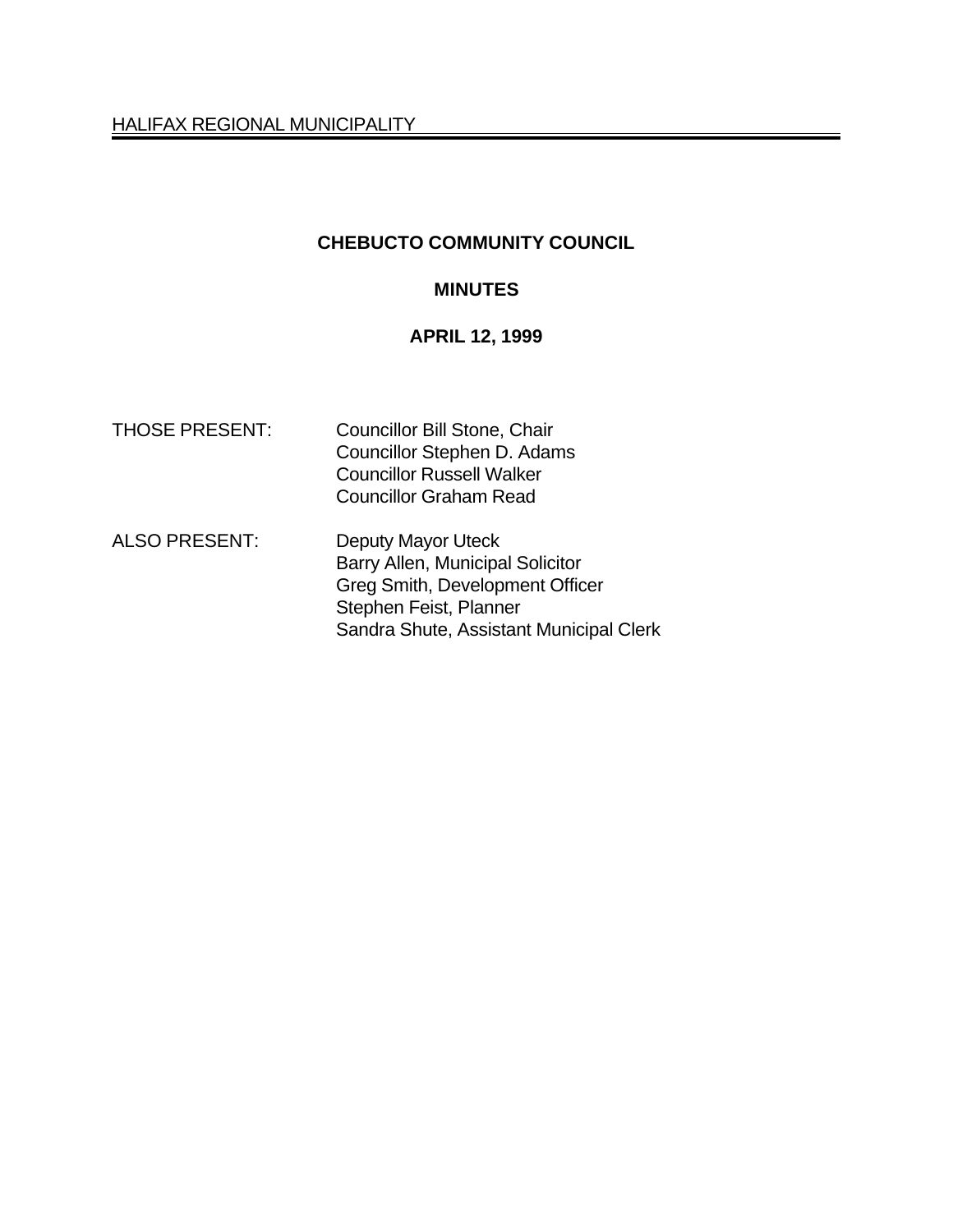# **TABLE OF CONTENTS**

| 1.  |                                                                              |                                                                                                                                                                                                                |  |
|-----|------------------------------------------------------------------------------|----------------------------------------------------------------------------------------------------------------------------------------------------------------------------------------------------------------|--|
| 2.  |                                                                              |                                                                                                                                                                                                                |  |
| 3.  |                                                                              |                                                                                                                                                                                                                |  |
| 4.  | Approval of the Order of Business and Approval of Additions and Deletions  4 |                                                                                                                                                                                                                |  |
| 5.  | <b>Business Arising Out of the Minutes</b>                                   |                                                                                                                                                                                                                |  |
|     | 5.1                                                                          | <b>Status Sheet Items</b><br>5.1.1<br>Dumping - Harrietsfield and Williamswood and Possibility<br>5.1.2<br>Feasibility of Community Transit - Sambro/Harrietsfield Area  5<br>5.1.3<br>5.1.4<br>5.1.5<br>5.1.6 |  |
| 6.  |                                                                              |                                                                                                                                                                                                                |  |
| 7.  |                                                                              |                                                                                                                                                                                                                |  |
| 8.  |                                                                              |                                                                                                                                                                                                                |  |
| 9.  |                                                                              | <b>Public Hearings</b>                                                                                                                                                                                         |  |
|     | 9.1                                                                          | Appeal of Minor Variance Approval for 16 Rosedale Avenue                                                                                                                                                       |  |
| 10. |                                                                              |                                                                                                                                                                                                                |  |
| 11. | Reports                                                                      |                                                                                                                                                                                                                |  |
|     | 11.1                                                                         | Development Agreement - 25 Convoy Avenue, Halifax<br>10                                                                                                                                                        |  |
| 12. |                                                                              | 10                                                                                                                                                                                                             |  |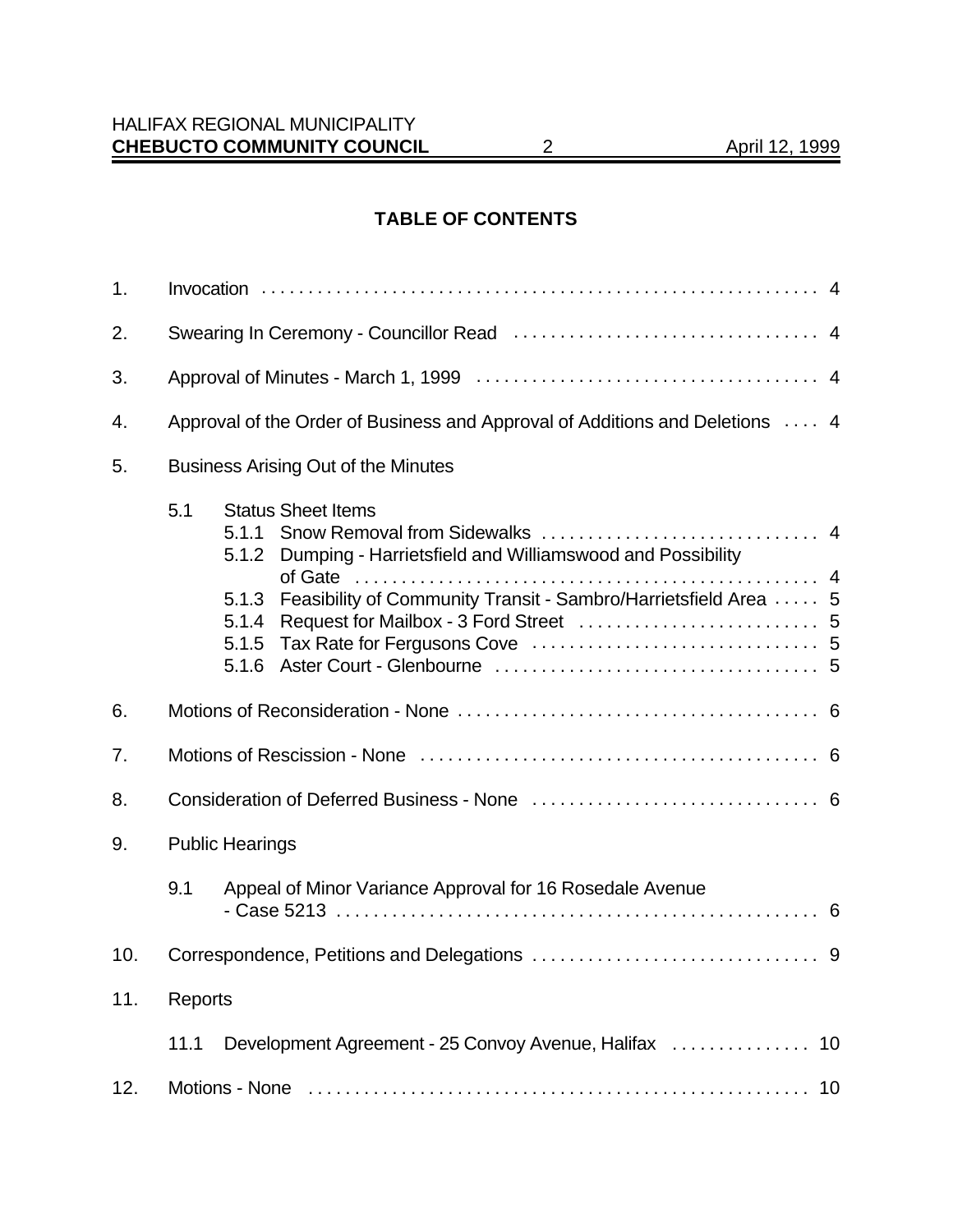#### 13. Added Items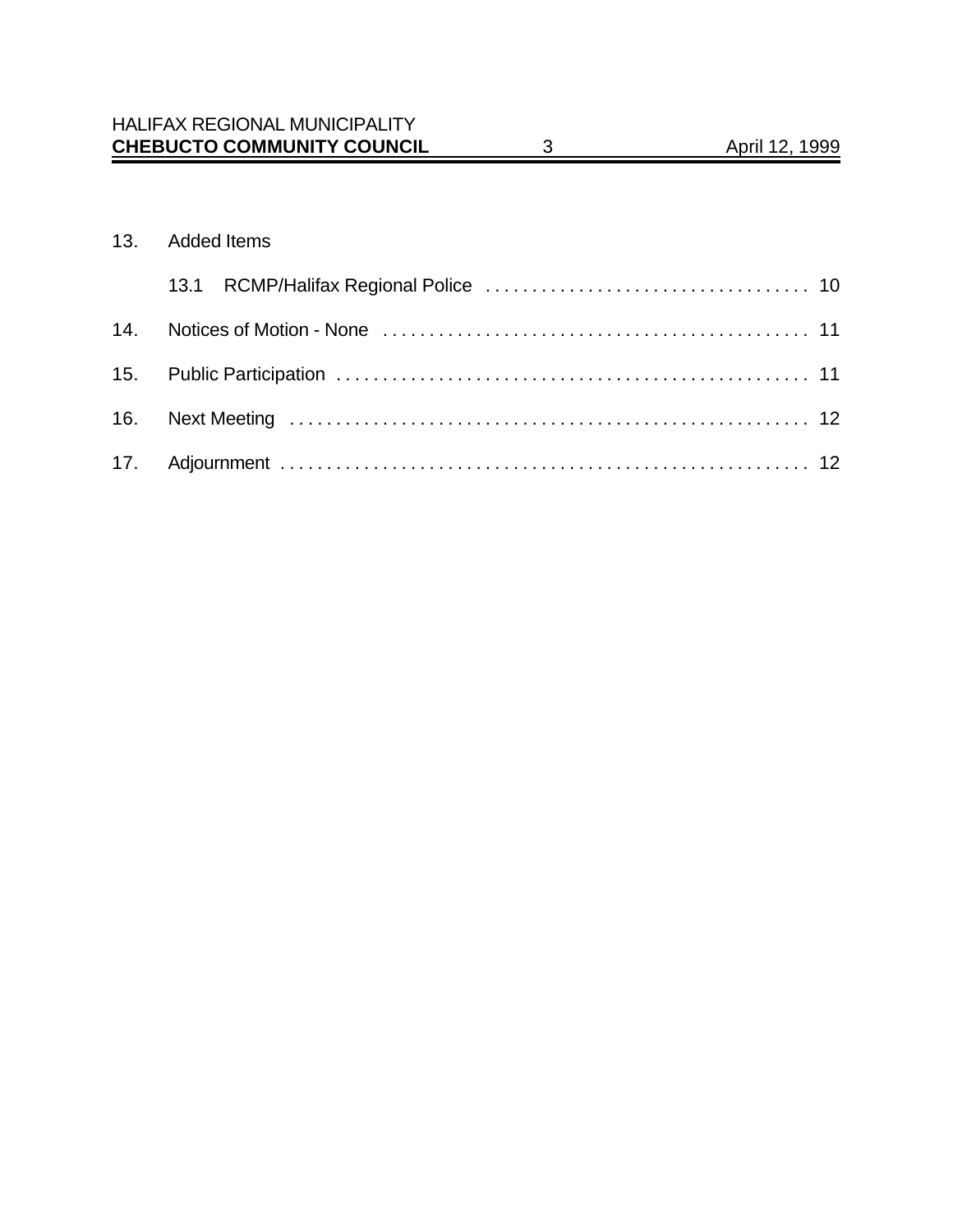### 1. **INVOCATION**

The meeting was called to order at 7:00 p.m. with an Invocation at 2750 Dutch Village Road, Halifax.

#### 2. **SWEARING IN CEREMONY**

Councillor Graham Read - District 17 - Purcell's Cove - Armdale was duly sworn in by Deputy Mayor Larry Uteck.

### 3. **APPROVAL OF MINUTES - MARCH 1, 1999**

**MOVED by Councillors Walker and Adams to approve the Minutes of meeting held on March 1, 1999 as circulated. MOTION PUT AND PASSED.**

### 4. **APPROVAL OF THE ORDER OF BUSINESS AND APPROVAL OF ADDITIONS AND DELETIONS**

- Added Items: RCMP/Halifax Regional Police Councillor Adams
- Deletions: 10.1.1 Delegations Greater Chebucto Community Development Association

**MOVED by Councillors Read and Adams to approve the Order of Business as amended. MOTION PUT AND PASSED.**

### 5. **BUSINESS ARISING OUT OF THE MINUTES**

#### 5.1 **Status Sheet Items**

#### 5.1.1 **Snow Removal from Sidewalks**

An Information Report dated March 9, 1999 entitled "Enforcement of By-law S-300 re Snow and Ice Removal from Sidewalks" was before Community Council.

### **MOVED by Councillors Walker and Adams to accept the report. MOTION PUT AND PASSED.**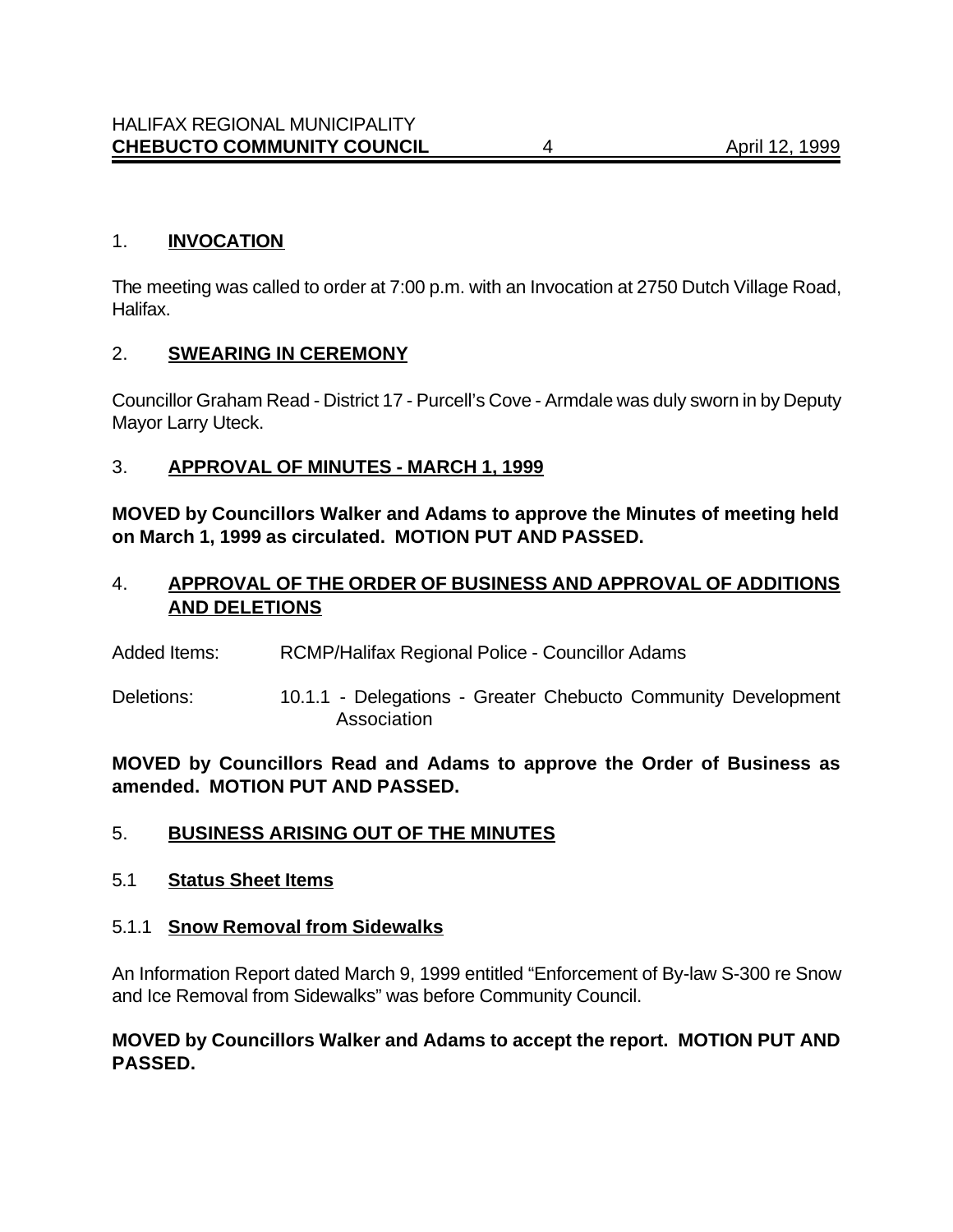### 5.1.2 **Dumping - Harrietsfield and Williamswood and Possibility of Gate**

Councillor Adams moved this to the September meeting.

#### 5.1.3 **Feasibility of Community Transit - Sambro/Harrietsfield Area**

**MOVED by Councillors Adams and Walker that staff be directed to advise Community Council how to incorporate this into next year's area rate - the different levels of rating - District 18, former District 5, the entire Chebucto Community Council catchment area and if it is possible to put area rates on businesses. MOTION PUT AND PASSED.**

#### 5.1.4 **Request for Mailbox - 3 Ford Street**

A letter dated March 17, 1999 from the General Manager of Commercial Sales, Canada Post was before Community Council advising that a mailbox would be installed at the corner of Ford Street and Main Avenue. Canada Post would be monitoring its use and the other mailboxes in the immediate vicinity over the next few months. Canada Post would subsequently advise of its findings.

Councillor Walker said he would appreciate that anyone who could, should use the new mailbox, because it was on a trial period.

#### 5.1.5 **Tax Rate for Fergusons Cove Area**

Councillor Adams advised he had brought this matter forward to Regional Council in the form of Notice of Motion and a report was being requested.

#### 5.1.6 **Aster Court, Glenbourne**

An Information Report dated March 30, 1999 on the above was before Community Council.

Councillor Stone advised that the report dealt with the main issues put forward at the last meeting. The conclusion of the report indicated that the path through Park SM-2 would be relocated to the western side of the stream, further away from the residents of Aster Court and the Stage II Agreement would be amended accordingly. It was also recommended that the fence along the park boundary and the rear property lines of Aster Court be constructed as prescribed by the Stage II Development Agreement for Aster Court.

Councillor Stone pointed out that other concerns of the residents expressed at the last meeting were either beyond HRM's control or could not be dealt with.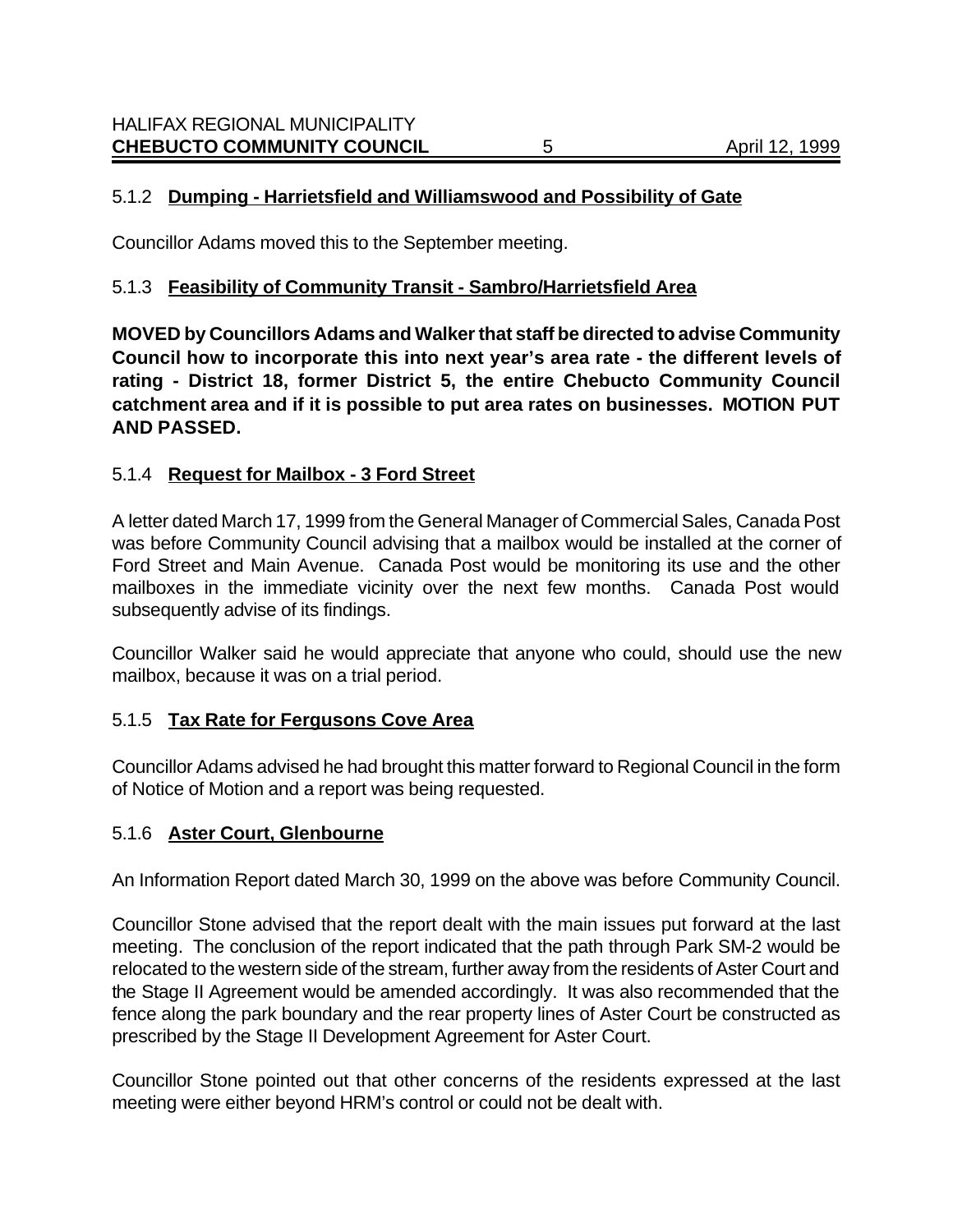| <b>CHEBUCTO COMMUNITY COUNCIL</b>    | April 12, 1999 |
|--------------------------------------|----------------|
| <b>HALIFAX REGIONAL MUNICIPALITY</b> |                |

Councillor Walker referred to page 4 of the report and asked if the matter of how Greater Homes sell their houses involves HRM or not. In reply, Mr. Feist, Planner advised there was not much that HRM could do in terms of monitoring what real estate agents tell people. It was between the individual and the company. There are organizations such as the Better Business Bureau that investigates.

### **MOVED by Councillors Walker and Read to accept the conclusions contained in the report and that the conclusions in the Staff Report be carried out. MOTION PUT AND PASSED UNANIMOUSLY.**

- 6. **MOTIONS OF RECONSIDERATION** None
- 7. **MOTIONS OF RESCISSION** None
- 8. **CONSIDERATION OF DEFERRED BUSINESS** None
- 9. **PUBLIC HEARINGS**

#### 9.1 **Appeal of Minor Variance Approval for 16 Rosedale Avenue - Case 5213**

A Staff Report dated March 16, 1999 re the above was before Community Council.

Mr. Greg Smith, Development Officer advised that the decision to grant a Minor Variance had been appealed by two of the property owners in the neighbourhood. With the aid of overheads, he provided an overview of the Staff Report. Subsequently, he advised he had approved the Minor Variance based on the terms and conditions of the Planning Act which stated that the Minor Variance could be approved if it was considered to be minor, if it was not general to properties in the area and if it was not intentional disregard for the terms and conditions of the Planning Act or Land Use By-law. He added further information as far as his decision to grant the Minor Variance was concerned.

Councillor Read asked the area of the lot and if the garage was built as a two-storey structure. In reply, Mr. Smith advised the lot was approximately 5000 sq.ft. and the garage was built in 1978 as a two-storey structure. On a further question as to the lot coverage, Mr. Smith advised that the permitted lot coverage was 35% of lot and the addition would mean 33-34%.

Councillor Stone referred to the letters in opposition received, one of which indicated that the bedroom window would be 3' from the new structure. He asked for clarification. Mr. Smith advised the existing window in the garage would be 3' from the lot line and the abutting dwelling to the right is situated in the middle of the property. It was not 3' from the building on the abutting property.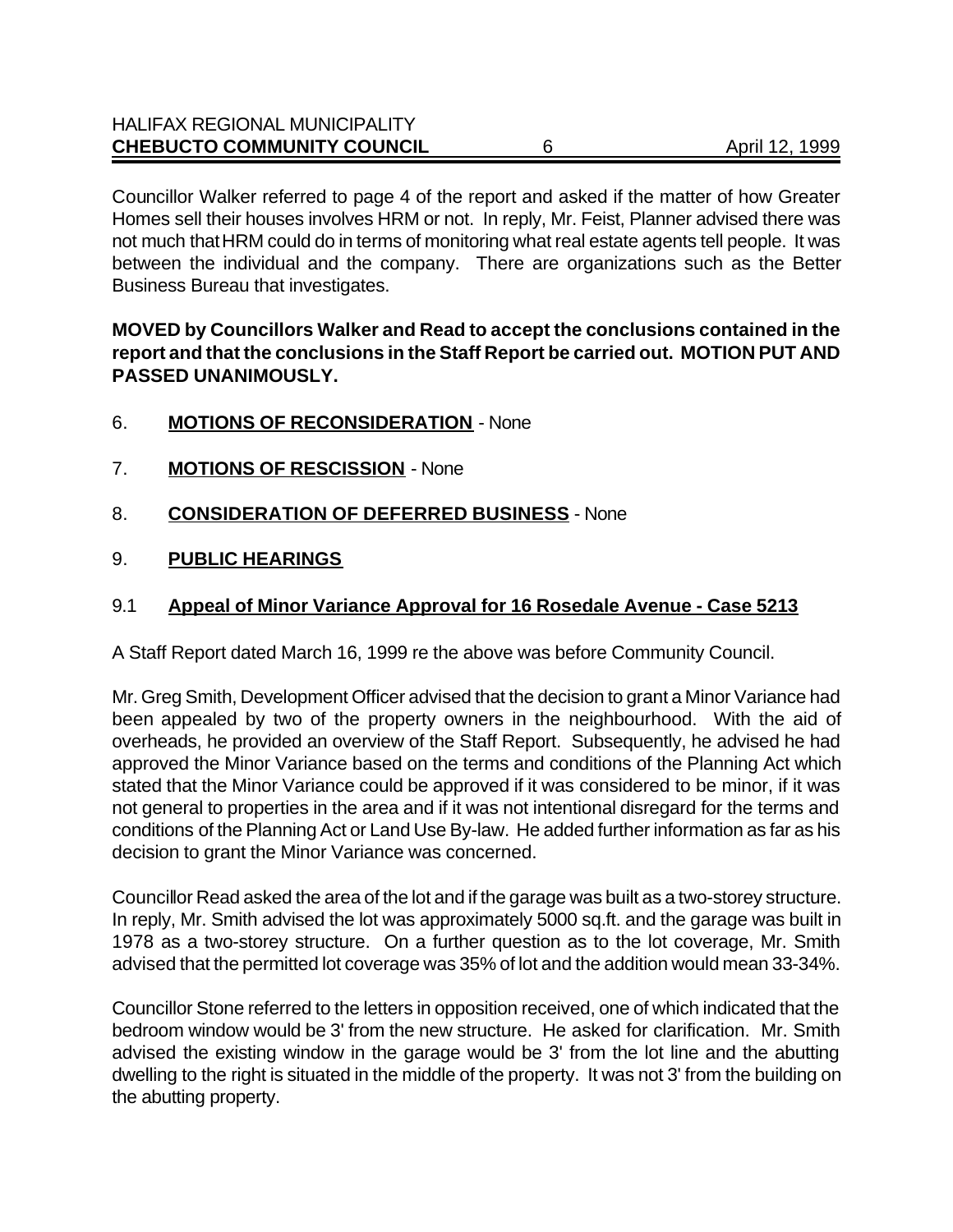### HALIFAX REGIONAL MUNICIPALITY **CHEBUCTO COMMUNITY COUNCIL** 7 April 12, 1999

Councillor Stone referred to the other letter and concern about a fireplace. In response, Mr. Smith said he understood it was a pellet stove which requires venting but not a chimney. It was proposed for the same wall as the 3' distance.

Councillor Read asked what was the spacing between the main house and the property to the left of the building. He was told it was somewhere between 2 %' and 3' at the wall structure. The side yard requirement was 8' but it pre-dates the By-law.

The Chair then called for speakers in favour of the Minor Variance.

Mr. Ernest Ritchie, the owner of 16 Rosedale Avenue advised that Mr. Tsouris' house was actually about 30' from the property line and the distance between the main structure and the fence was 24'. With regard to the pellet stove, he wanted to use it for emergencies when there was no power to heat and cook. It could be by-passed.

The Chair then called for speakers in opposition to the Minor Variance - in favour of the Appeal.

Ms. Glenda Armsworthy, 7 Central Avenue said that the building is very high in the back part next to her property - the garage portion - and she was concerned that with a fireplace or pellet stove, the smoke would come down over her and she has a bronchial problem. As well, when the permit was first granted, it was for the use of a garage or playroom and now they want to do something with it and want to change the By-laws. The By-laws were for a reason - to protect people - and she felt that if a By-law was changed for one or two people, the whole thing should be changed. It was not built so that in 10 or 20 years time it could be made into a living quarters. There were two very large buildings on the property that they are going to join together by a hall and bathroom. That was too much for one piece of property; it was not a duplex which was allowed in an R-2 zone, an apartment in a house or semi-detached. For a garage there has to be a certain distance from the other properties and she felt it is a little too close to the line.

Mr. George Tsouris, 12 Rosedale Avenue was represented by Ms. Glenda Armsworthy because Mr. Tsouris did not speak English well. On behalf of Mr. Tsouris, Ms. Armsworthy stated that Mr. Tsouris lives next door and it would be too busy for his own privacy because it was not even 3' away. Mr. Tsouris had someone write in regarding his concerns.

Councillor Stone acknowledged receipt of letters from both Mr. Tsouris and Ms. Armsworthy as part of the Staff Report.

There were no further speakers.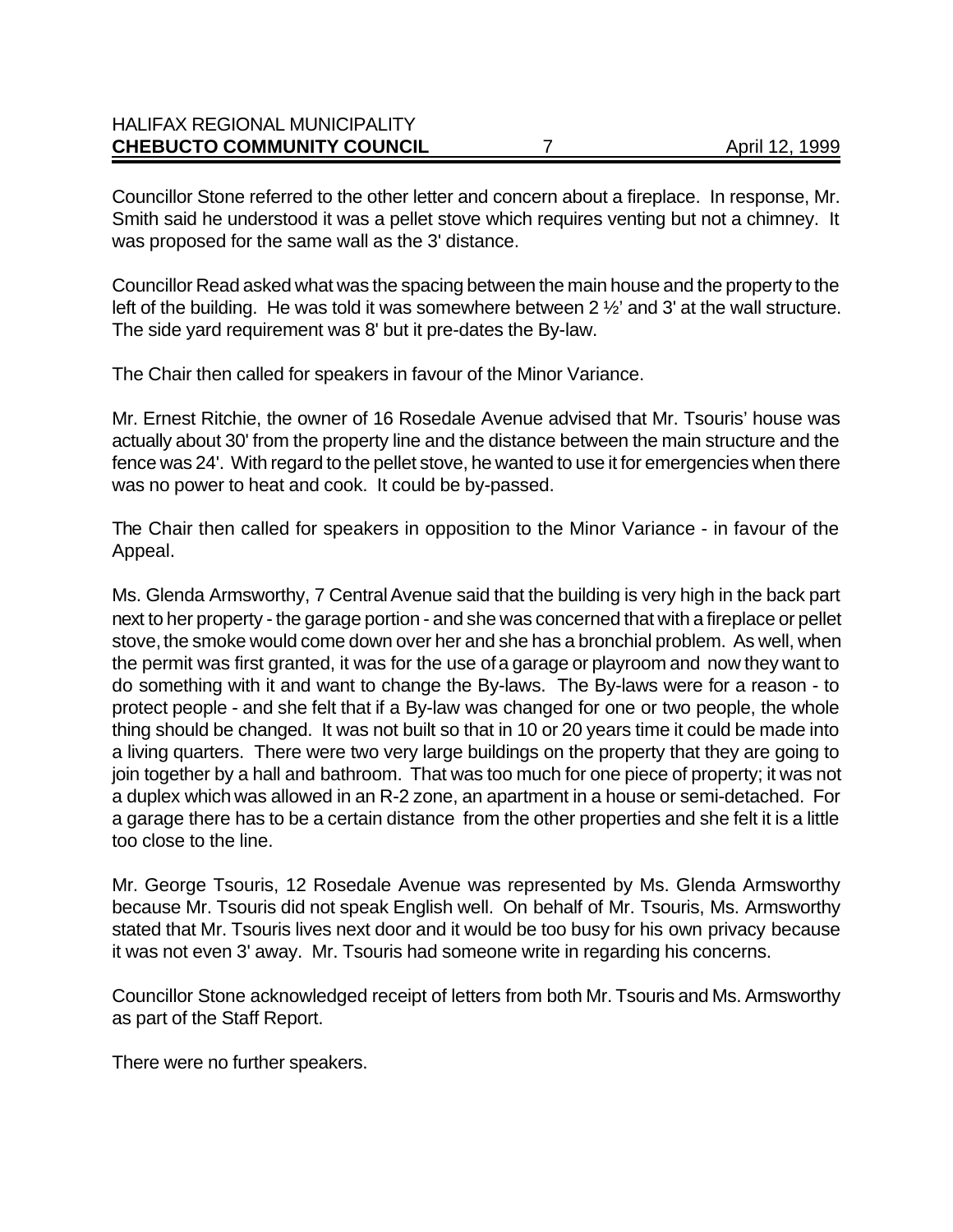| <b>CHEBUCTO COMMUNITY COUNCIL</b>    | April 12, 1999 |
|--------------------------------------|----------------|
| <b>HALIFAX REGIONAL MUNICIPALITY</b> |                |

Councillor Adams asked for further clarification regarding the statement in Mr. Tsouris' letter that the bedroom window would be 3' from the new structure. In reply, Mr. Ritchie said that Mr. Tsouris' dwelling was 30' from the property line and his bedroom window could be 33' from the garage. Mr. Tsouris was in a lowered area and was protected.

### **MOVED by Councillors Walker and Adams to close the Public Hearing. MOTION PUT AND PASSED.**

### **MOVED by Councillors Walker and Adams to uphold the Development Officer's decision and to deny the Appeal of the Minor Variance Approval for 16 Rosedale Avenue.**

Councillor Read stated that he had an opposite conclusion of what the Planning Act said regarding a Minor Variance. The intent of the Land Use By-law was to provide adequate spacing or a desirable amount of spacing between living areas and this was not the case and does violate the intent of the Land Use By-law and, therefore, was not minor. Mr. Smith had indicated the difficulty was not general to the area but, according to the map, it looked typical of a 5000 sq.ft. lot. The existing building, although legal, was non-conforming - more than 14' high, a two storey garage which was not permitted and because there was a playroom, it could be classified as living space which was non-conforming. The dwelling on the site was less than 8' from one of the abutting property lines, which was non-conforming. He understood that if there was non-conforming property, you were not allowed to make any additions. The addition should not be allowed because it does not meet the test in the Planning Act or Land Use by-law for a Minor Variance, was non-conforming and when the Land Use By-law was amended in the early 90's to limit garages to 14' and one storey, the intent was not to allow two storey garages and this should not be violated further by allowing this particular change to take place. It was out of context with the surrounding property, located in such a way as to dominate the adjacent properties and, in recent years, back yards have become more of a living space for people. This is the only property in the Rosedale area that hugs the property lines on both sides. The situation should not be aggravated by allowing for an addition of 340 sq.ft. between the house and garage. In his opinion, the granting of the Minor Variance was a mistake by the Development Officer as it was inconsistent with actions and permits given in the past. The dwelling arrangement would be out of context with the surrounding properties.

Councillor Stone said that each Minor Variance should be dealt with on its own merits. Looking at the map, he did not see many garages in connection with the properties in the area. He had concerns from the letters sent in but the answer received about the 3' distance was not 3' from the abutting dwelling but from the line. With regard to the pellet stove, he did not think that could be dealt with from a variance perspective but the owner had advised he was prepared to look at this. As far as whether or not this is a Minor Variance, staff advised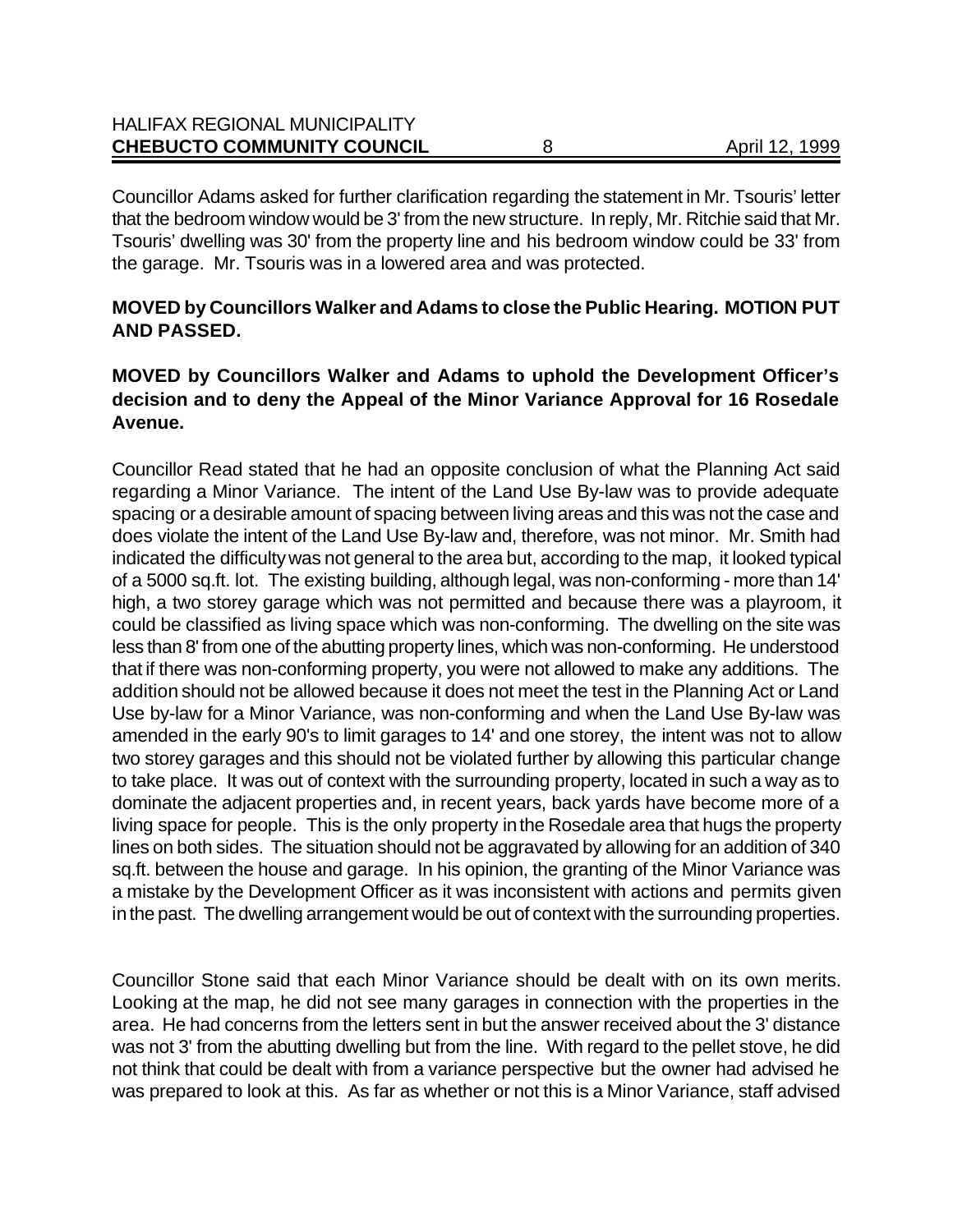| <b>CHEBUCTO COMMUNITY COUNCIL</b>    | April 12, 1999 |
|--------------------------------------|----------------|
| <b>HALIFAX REGIONAL MUNICIPALITY</b> |                |

that the application meets the requirements of the Land Use By-law and this was an R-2 area with only one unit on the property at the moment. The Minor Variance would allow for a second unit. While he understood Councillor Read's points, in this case he thought it was a Minor Variance. There was a fair distance from the next existing dwelling.

Councillor Read referred to the houses being quite some distance from the property line and said the owner of 16 Rosedale was counting on the fact that the abutting property owners have kept their houses well away from the property line. Each of the abutting property owners has the right to build up to within 8' of their property line.

Councillor Read then asked Mr. Barry Allen, Municipal Solicitor, for his interpretation of the Planning Act and what is a Minor Variance.

Mr. Allen said that with regard to a non-conforming use, it was the building itself that was nonconforming but the use to which it was put conforms. The provision of the Planning Act that applies provides that you cannot expand a structure that contains a non-conforming use. This does not apply because the use in conforming. Even it were not, the effect of the decision to grant the variance was that both the structure and use would then be conforming.The main issues raised pertaining to the application of the sections of the Act themselves, there was no case law in Nova Scotia on Minor Variances because they never get to Court. Whether or not the variance is minor, there were two ways to look at it: 1) a quantitative analysis - variances of up to 100% have been found not to be minor but in other cases small percentages have been found to be more than minor and qualitative analysis - you have to determine what the intent of the Land Use By-law is in providing for a side yard. Community Council would have to decide what it thinks the intent of the side yard provision is and the degree to which the variance infringes on or violates the intent. The variance provisions do permit a degree of discretion. 2) What is general to the property in the area and there were very few situations where there is a completely unique situation. The degree to which you can grant variances where there is some commonality has not been tested in the Courts. Community Council would have to decide if there was something unique or different about the situation here. With regard to intentional disregard, it was not an issue.

Councillor Walker asked if, before the addition is built on and the house is sold, would the Minor Variance be null and void. In response, Mr. Smith advised the Minor Variance goes with the property. Another owner would not be permitted to do anything more than the Minor Variance permits.

#### **MOTION PUT AND PASSED 3-1.**

### 10. **CORRESPONDENCE, PETITIONS AND DELEGATIONS** - None

11. **REPORTS**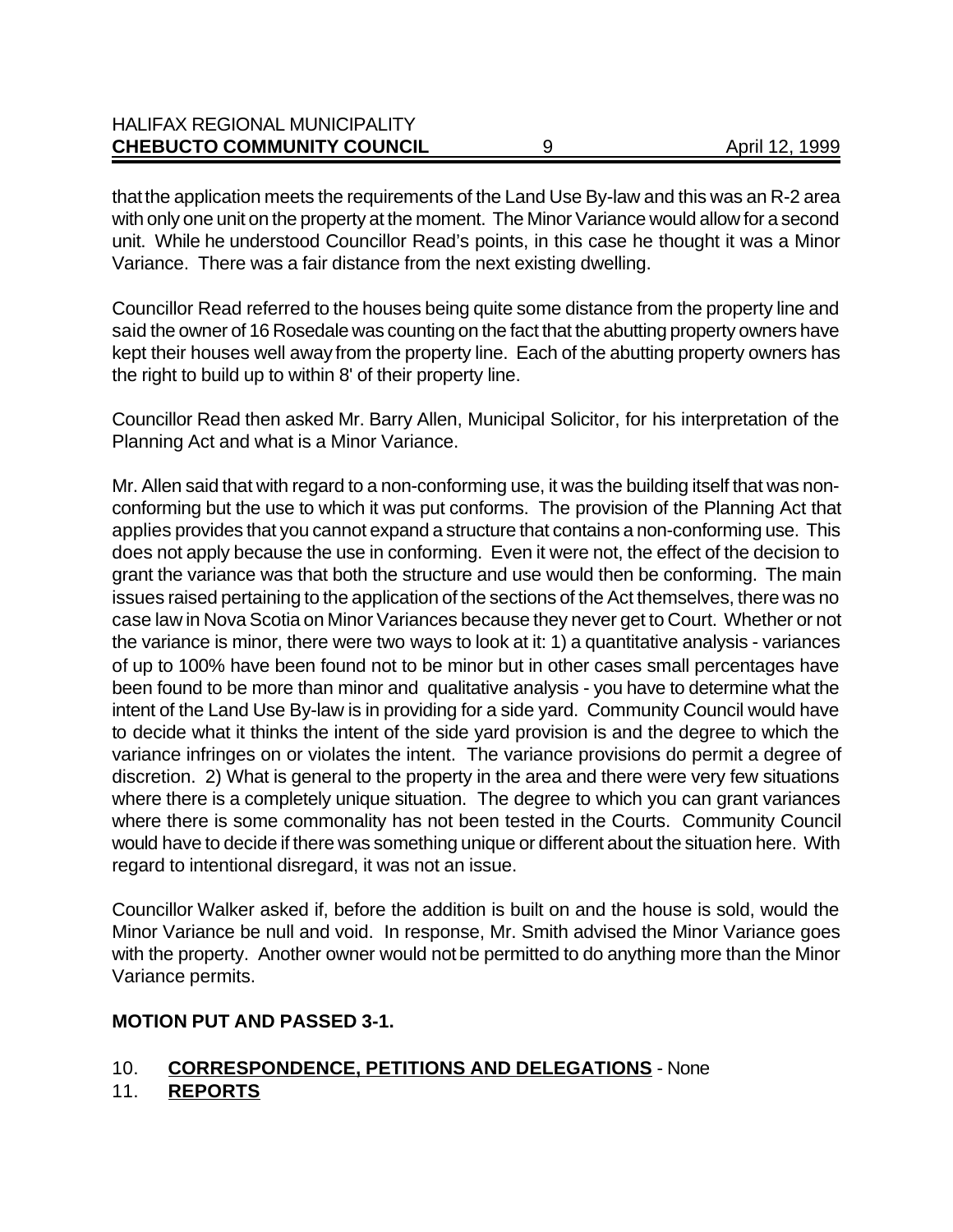#### 11.1 **Development Agreement - 25 Convoy Avenue, Halifax**

#### **MOVED by Councillors Walker and Adams to accept the report as presented. MOTION PUT AND PASSED.**

Councillor Walker submitted a Petition signed by 27 residents which had no objections to a bakery/cafe in the area.

12. **MOTIONS** - None

#### 13. **ADDED ITEMS**

### 13.1 **RCMP/HALIFAX REGIONAL POLICE**

Councillor Adams explained that as a result of a recent decision by the Halifax Regional Police Commission, he wanted to make the following motion:

**MOVED by Councillor Adams that Chebucto Community Council request Halifax Regional Police Service to provide a Staff Report exploring the feasibility of assuming responsibility for the enforcement of the area from Harrietsfield through Sambro to Herring Cove (the area known as the "Loop"). Further, that information be included outlining the following:**

- **1. The ratio of municipal and provincial tickets issued in the former District 5 (Which box on the ticket is ticked after a moving violation or SOT)**
- **2. Response times for calls for service for District 18 for the Regional Police Service and the RCMP**
- **3. Additional costs required to assume responsibility for the area (any effect it would have on the area already policed)**
- **4. The number of overnight parking ban tickets issued in each jurisdiction**
- **5. Other pertinent and imperative information that would be helpful in allowing a decision to be made with regard to the feasibility of the process**
- **6. The rationale and criteria utilized by the Halifax Regional Police Commission to determine how the decision was brought forward and their definition of what is considered satisfactory policing in the area policed by the RCMP.**

**Seconded by Councillor Walker**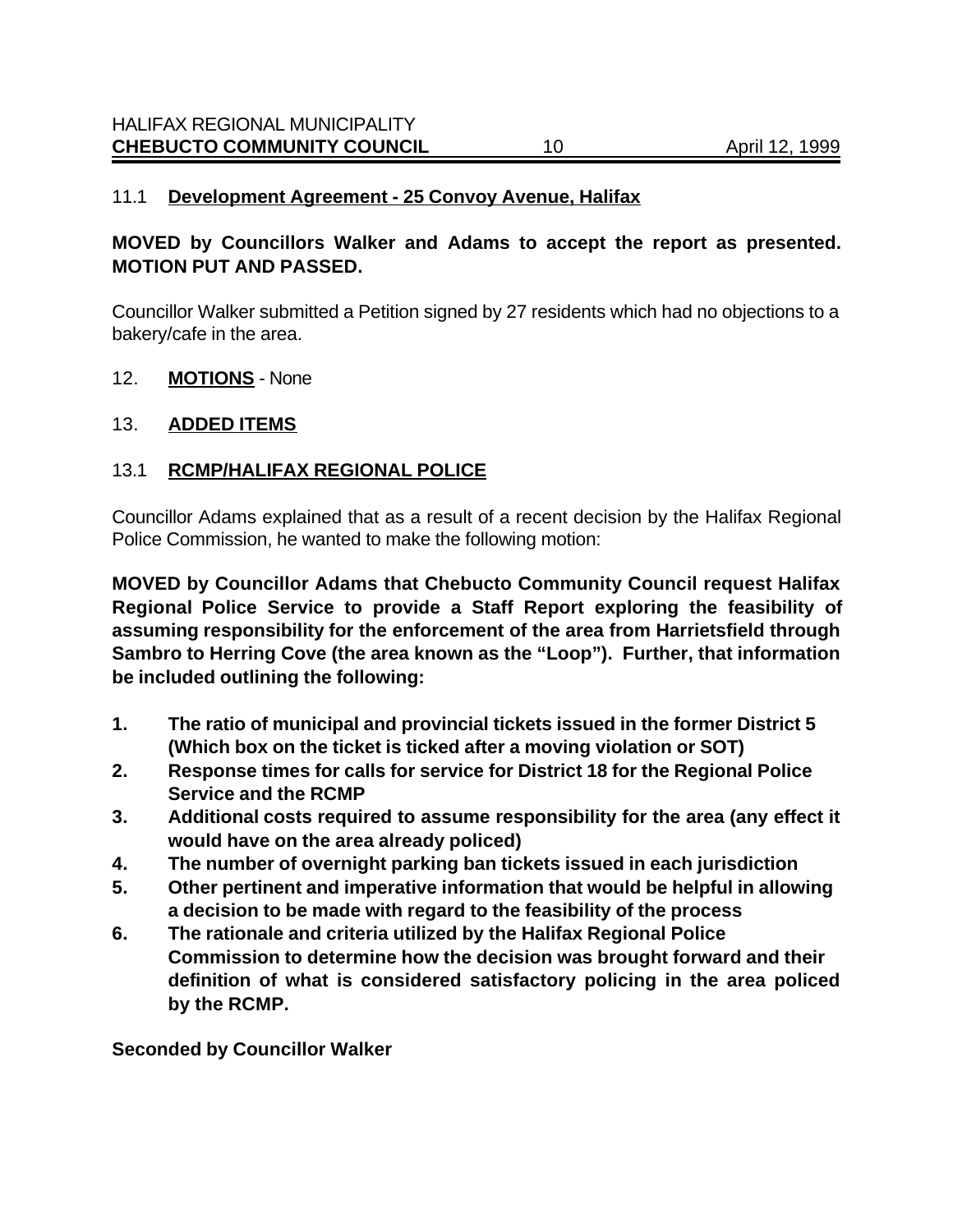Councillor Adams acknowledged that the report would be a cooperative report and hopefully would be available for the next meeting. He requested that Police Services be advised that if there is one segment only of the report available (either Halifax Regional Police or RCMP), he would like that to come forward when available and not wait for both segments.

### **MOTION PUT AND PASSED UNANIMOUSLY.**

### 14. **NOTICES OF MOTION** - None

# 15. **PUBLIC PARTICIPATION**

Mr. Bob Zinck, Doull Avenue said he understood a connector road might be proposed from Northwest Arm Drive/Dunbrack Street to the subdivision. He requested details if there was something being proposed. He noted there were no sidewalks on most of the streets and a couple schools in the area.

It was agreed to request a Staff Report.

Mr. William Phillips, 9 Crestview Drive raised the following points:

- C He welcomed Councillor Read as the new Councillor for District 17.
- C He asked if there was a way to have two microphones available to the members of Community Council (two Councillors could share one each) when they sit at the middle table so that Councillors would not have to pass the microphone around to each other. The Clerk was asked to look into this possibility.

On another matter, Councillor Adams congratulated Mr. Phillips for defending Mr. Chedrawe, another follower of Community Council, very eloquently on Mr. Chedrawe's actions on a Hot Line Show and coming forward with correct information. He thanked Mr. Phillips for his objectivity and support of a good friend of Community Council.

Mr. Dave Meagher, 2 Aster Court referred to concerns expressed by residents of his area at the last meeting and asked if there was a report available regarding Aster Court, Glenbourne Subdivision. In response, Councillor Stone advised that a report had been received earlier in the meeting, before Mr. Meagher arrived. He explained the contents of the report, the conclusions reached and stated he intended to provide the residents of Aster Court with copies of the Staff Report.

Mr. Meagher raised concerns re blasting in the area, which has dropped off considerably recently but could occur again.